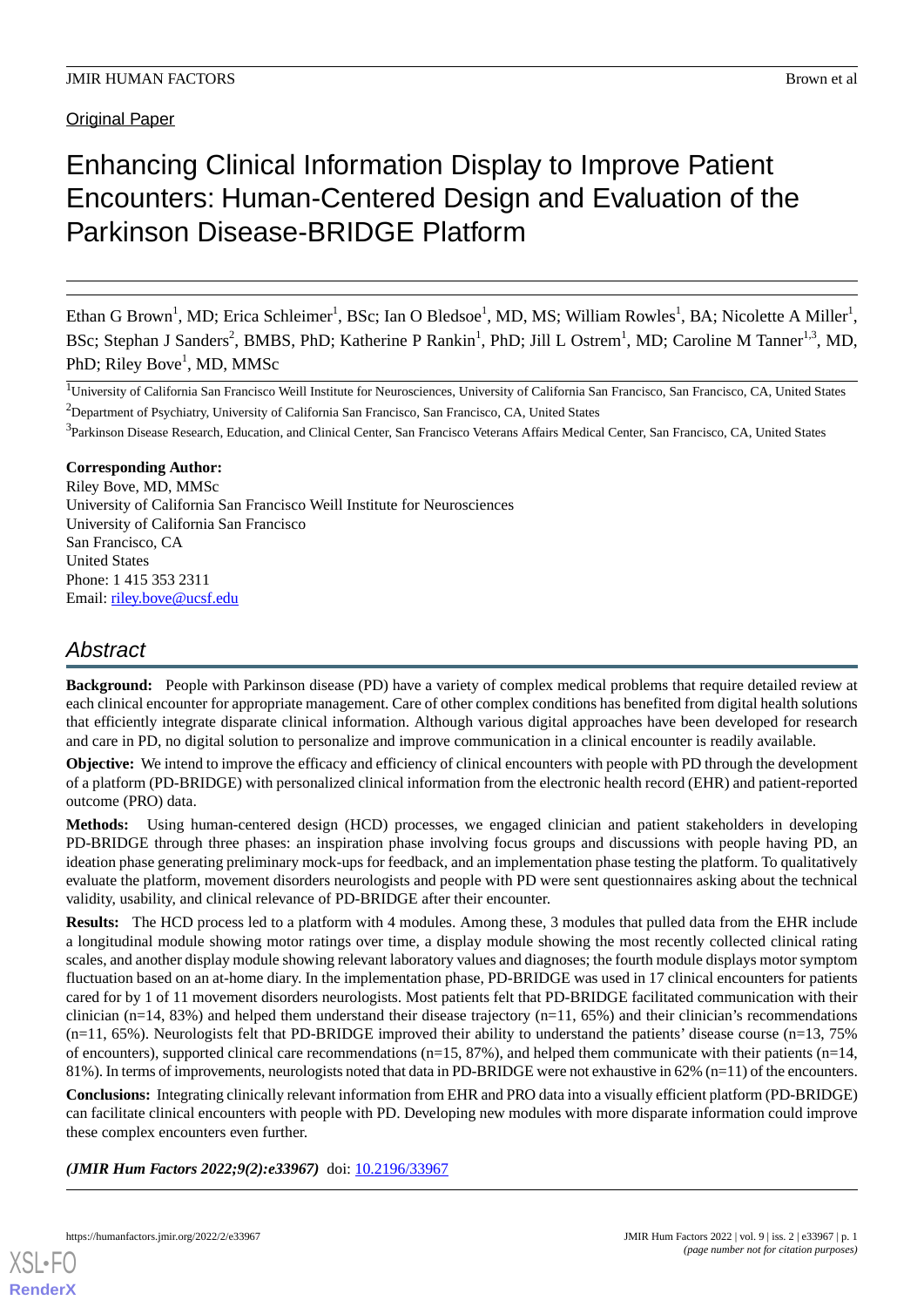#### **KEYWORDS**

human-centered design; personal health record; visualization in eHealth; Parkinson disease; digital health

## *Introduction*

Although numerous digital health instruments have been developed, technology has thus far underdelivered when it comes to synthesizing clinical information in a coherent and an efficient way so that a clinician can use the same at the point of care (POC). As people with Parkinson disease (PD) experience problems in many different clinical domains—including motor, autonomic, cognitive, and sleep difficulties [[1\]](#page-7-0)—clinicians are faced with the challenge of soliciting and managing a broad range of symptoms. Medication management in people with PD is often highly personalized and based on symptoms that can change frequently, requiring detailed discussions in the clinic. Methods to quantify and track symptoms, whether through in-home mobile apps [[2\]](#page-7-1) or more granular quantitative metrics [\[3](#page-7-2)], have gained traction in PD and will present even more data streams requiring integration at the POC. Successful incorporation of this information into the clinical workflow, integrated with the already overwhelming amount of information available in the electronic health record (EHR) [\[4,](#page-7-3)[5](#page-7-4)], is a critical challenge to overcome if clinicians are to deliver personalized and efficient care.

Researchers have addressed similar issues for other clinical conditions through platforms and dashboards that synthesize information from the EHR. Visualization dashboards have been used to manage the multiple information streams in intensive care units, where they reduce cognitive load [\[6](#page-8-0)] and improve quality metric adherence [[7\]](#page-8-1), which is variable in neurology [[8\]](#page-8-2). The time required for an inpatient neurology consultation shortened after implementation of a clinical data review platform that integrated clinical information with vital signs, imaging results, and lab findings [\[9](#page-8-3)]. Recently, a clinician- and patient-facing platform was designed for multiple sclerosis to serve as a personalized visual aid for understanding the disease course [\[10](#page-8-4)]. A framework has also been proposed for integrating questionnaires administered outside usual clinical workflow to supplement the information in the EHR [[11\]](#page-8-5). However, no standard tool with these capabilities is available that is tailored to the complex issues that arise in PD.

To meet this need, we developed a dashboard (PD-BRIDGE) that could be launched directly from the EHR to facilitate clinical interactions with people with PD. Our goal is to improve the efficiency and efficacy of clinical encounters with patients with PD. These encounters are highly complex because the wide-ranging symptoms people with PD experience demand multiple types of information to be considered for management, and this substantial time is needed to solicit and document these types of information. Any tool with this focus must be designed considering the intended users (ie, clinicians or patients). Such an instrument would be most effectively developed using human-centered design (HCD). HCD, when applied to digital health technology, describes a process that starts with identifying the needs of all stakeholders involved in the system that the technology hopes to change, continues with iterative feedback, and finally accounts for how the outcomes of the digital

intervention compare with the intended goals [\[12](#page-8-6)]. HCD seeks to reduce the reluctance and delay with which many health technologies are adopted into daily practice [[13\]](#page-8-7).

Therefore, we used HCD to design and develop a platform that integrates various data types from the EHR, as well as patient-reported outcomes (PROs), into 1 coherent dashboard that could be easily reviewed by physicians and patients as part of clinical workflows and clinically actionable. Here, we describe the HCD process resulting in the development of PD-BRIDGE according to proposed reporting guidelines for health research involving design [\[14](#page-8-8)]. We also report initial user experience.

## *Methods*

#### **Clinical and Research Setting**

All study activities took place at the University of California, San Francisco (UCSF) Movement Disorders and Neuromodulation Center, a tertiary academic referral center with a busy clinical practice involving people with PD and other movement disorders. Our research team included clinicians with specialization in movement disorders (EB, IB, JO, and CT), clinicians with experience in digital health applications (RB, KR, and SS), a software engineer (ES), and a participant coordinator and data analyst (WR). These roles were chosen to guarantee familiarity with the challenges of clinical encounters with people with PD and the scope of how digital health solutions could address these challenges. PROs were completed remotely in the patients' homes prior to each visit, and some clinical consultations involved telemedicine.

#### **Design Process**

#### *Phase I: Inspiration Phase*

The first phase of HCD is focused on understanding the problem and empathizing with the users. PD-BRIDGE was adapted from BRIDGE, an established platform launched directly from the EHR to pull clinical data in real time to be actionable during the clinical encounter. For adaptability, BRIDGE was designed as a Substitutable Medical Applications and Reusable Technology on Fast Health Interoperability Resources (SMART on FHIR) [\[15](#page-8-9),[16\]](#page-8-10) interface, which provides the technical capability for implementation in different EHR vendors and usage of different applications. BRIDGE converts multiple information streams (clinic-specific flow sheets, imaging data, patient questionnaires, and other EHR data elements) into visualization modules, or "widgets," that can be customized accordingly to fit the needs of users with various clinical conditions, including multiple sclerosis [\[10](#page-8-4)] and other neurologic and neuropsychiatric diagnoses. Therefore, our first step was to identify the most useful modules to develop for PD-BRIDGE.

We began our inspiration phase with 2 focus groups, 1 with 14 movement disorders experts, as well as 5 individual discussions with people with PD. In this phase, we identified challenges

 $XS$ -FO **[RenderX](http://www.renderx.com/)**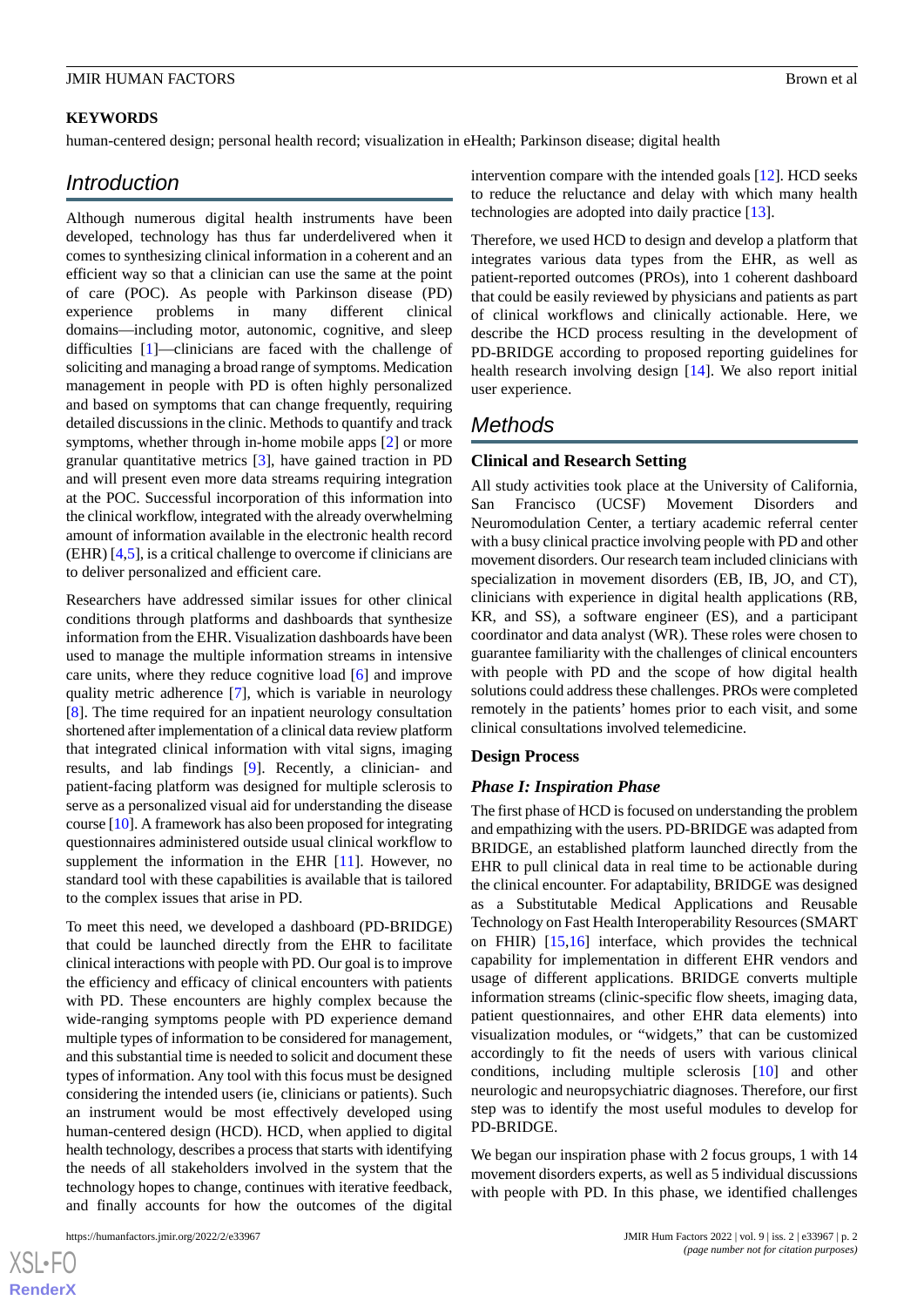associated with systematically collecting and visualizing data, understanding patient histories, and gathering and understanding patients' daily patterns for medication adherence and side effects. The inspiration phase occurred over the course of 3 months.

## *Phase II: Ideation Phase*

The ideation phase of HCD is focused on creating solutions for the problems defined in the inspiration phase. Through the focus groups, we generated mock-ups for preferred data visualization modules that could support the clinical information most often discussed and required for making decisions in clinical encounters with PD patients. Preliminary mock-up designs of these ideas were constructed and then presented to 5 physician/patient stakeholders for more feedback before implementation. Feedback was centered around summarizing complex histories, visualizing elements that could support medication management, and better visualization of longitudinal progression. The modules were then programmed and implemented on a live platform and made available to a select group of testers. The ideation phase occurred over the course of 6 months.

## *Phase III: Implementation Phase*

The implementation phase is focused on building, testing, and iterating the solution. Once the PD-BRIDGE dashboard was built, user testing involved 2 stages. In the first stage, 2 movement disorders physicians—selected for their clinical volume and enthusiasm for digital technologies—agreed to use the platform for their upcoming regularly scheduled clinical encounters and to display it to their patients as appropriate. The clinicians then provided feedback regarding any potential software bugs, accuracy related to the medical chart, and requirement of further coding (eg, whether to code and display different formulations of a medication as 1 or 2 separate medications). Patients in these encounters were invited to fill out PROs before their scheduled visit and provide qualitative feedback regarding the usability and relevance of the tool after their clinical encounter. Further programmatic development then occurred to address qualitative feedback arising during this stage. This first stage took place over 3 months.

In the second stage, all 14 movement disorders physicians in our center were invited to use the platform in their upcoming regularly scheduled clinical encounters, with a goal of 30 total encounters. Each participating clinician signed an informed consent. Clinicians would identify patients having complex symptoms amenable to PD-BRIDGE and notify the research coordinator so they could be contacted in advance of the visit over telephone. After obtaining informed consent, the research

coordinator would obtain demographic information, basic information about the disease state, and then send the PROs to the participants.

During the clinical encounter, clinicians launched the PD-BRIDGE platform; both sets of users were then invited to complete user experience surveys (see [Multimedia Appendices](#page-7-5) [1-](#page-7-5)[2\)](#page-7-6). Survey questions were developed based on the Health Information Technology Usability Evaluation Model [\[17](#page-8-11)]. This model integrates multiple usability theories including the Technology Acceptance Model (TAM) [\[18](#page-8-12)] and evaluates subjective (eg, perceived usefulness, perceived ease of use) and objective (eg, efficiency, effectiveness) outcomes. Specifically, patient surveys focused on the usefulness of PD-BRIDGE, the quality of communication throughout the encounter, comfort with the implementation and perceived security of the platform, and overall satisfaction of the visit. Clinician surveys focused on completeness of the data available, usability of PD-BRIDGE, the ability of the platform to facilitate the encounter, and overall satisfaction with the visit. Both surveys asked for specific feedback about visualizations and data in PD-BRIDGE. All surveys were in English and were administered using the REDCap platform; REDCap was also used to store survey responses. This second stage of implementation occurred over the course of 6 months, leading to a total design process timeline of 18 months.

## **Data Analysis**

We constructed descriptive tables to summarize the demographic and clinical information about the participant cohort. We then summarized survey response data from clinicians and participant respondents. All descriptive analyses were performed using R (version 4.0.2; R Foundation for Statistical Computing). Tables were generated using the gtsummary package [[19\]](#page-8-13) and graphs were constructed using the ggplot2 package in R [\[20](#page-8-14)].

## **Approvals and Consent**

Evaluation of the platform and responses to the questionnaires were approved by the UCSF Institutional Review Board (IRB # 18-26148). Electronically signed informed consent was obtained from clinicians and patients prior to their participation.

# *Results*

## **PD-Specific BRIDGE Modules Designed and Developed Through the HCD Process**

Through stakeholder discussions, several modules were designed that would provide meaningful information during a clinical encounter with a person with PD ([Figure 1](#page-3-0)).

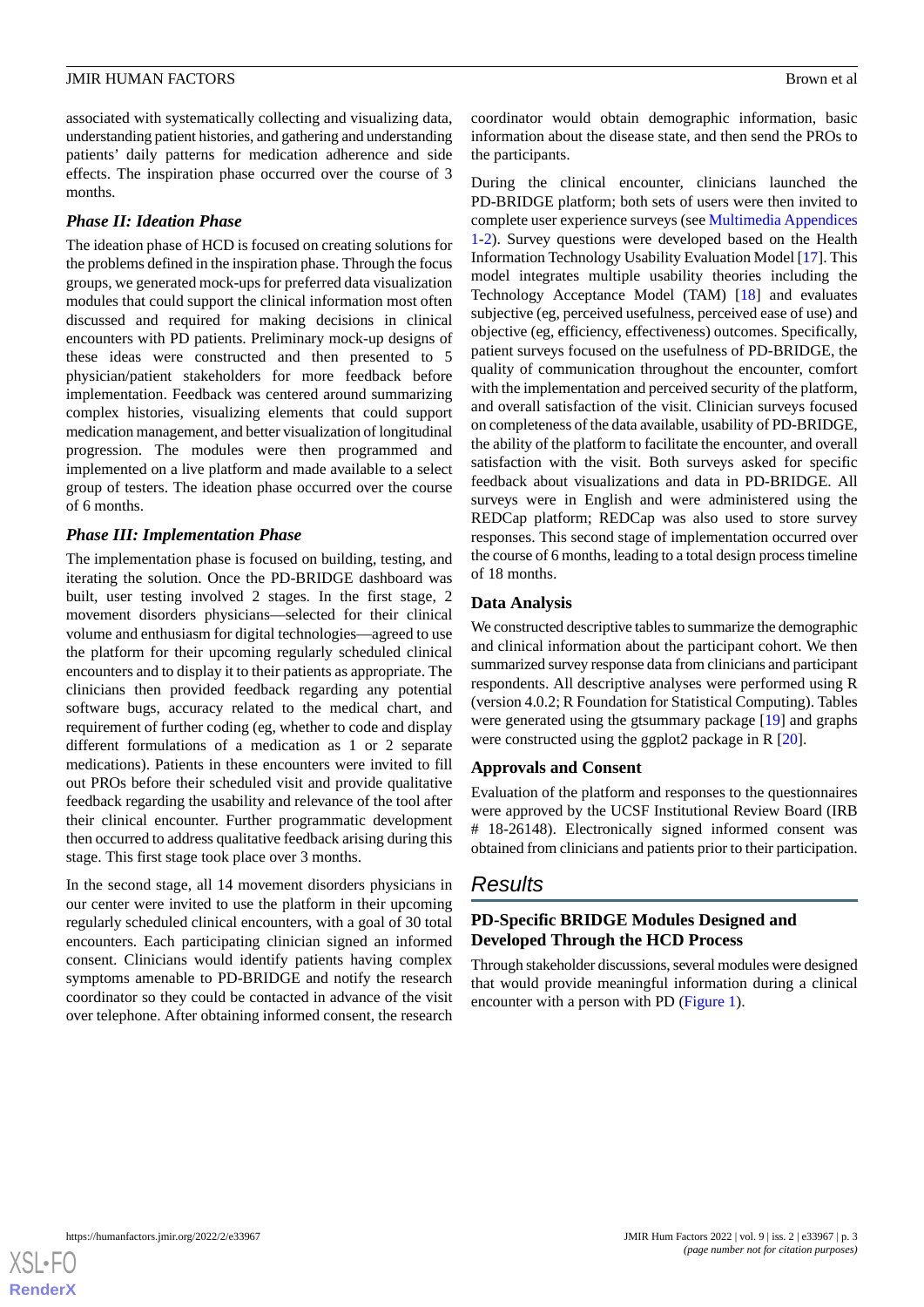<span id="page-3-0"></span>**Figure 1.** Mock-up of the Parkinson disease–specific BRIDGE platform with (A) longitudinal measurement of motor scales, (B) visualization of a patient-entered motor diary, (C) cross sectional clinical scores, and (D) prior diagnoses and laboratory studies relevant to Parkinson disease. HCC: hierarchical condition category.

| PD Course MDS-UPDRS V   Part III - Off                                                             |            | $\overline{\mathbf{v}}$                                                                   |                                                                          | D                                                | <b>24-Hour Motor Diary</b><br>2020-10-12 2020-10-22 |                               |                            |                                         |
|----------------------------------------------------------------------------------------------------|------------|-------------------------------------------------------------------------------------------|--------------------------------------------------------------------------|--------------------------------------------------|-----------------------------------------------------|-------------------------------|----------------------------|-----------------------------------------|
| √ Variable ●<br>Treatments<br>30 <sup>°</sup><br>20 <sub>1</sub><br>10 <sub>1</sub><br>Oct 1<br>11 | Jan 2020   | Jul 1<br>Apr 1                                                                            | Oct 1<br>Jan 2021                                                        | Oct 1<br>Jul 1<br>Apr 1                          | 100%<br>š<br>š                                      |                               |                            | Medication A<br>Dyskinesia ***<br>Sleep |
|                                                                                                    |            |                                                                                           | FLUoxetine (PROZAC) 10 mg capsule<br>pramipexole (MIRAPEX) 1.5 mg tablet | abobotulinumtoxinA (DYSPORT) injection 500 Units | <b>GF</b>                                           |                               |                            |                                         |
| MDS-UPDRS 2020-02-03                                                                               |            | carbidopa-levodopa 4.63-20 mg/mL insp<br>carbidopa-levodopa (SINEMET) 10-100 mg IR tablet |                                                                          |                                                  | š<br>6am<br>10am<br>8am<br>Labs                     | 12pm<br>2pm<br>4 <sub>0</sub> | 10pm<br>12am<br>8pm<br>6pm | 2am<br>4am                              |
| MDS-UPDRS                                                                                          |            |                                                                                           |                                                                          | D                                                | Test                                                | Result                        | Normal                     | Date                                    |
|                                                                                                    |            |                                                                                           |                                                                          |                                                  | Vitamin B12                                         | 350                           |                            | 6am<br>12/28/2020                       |
|                                                                                                    | Score      | min                                                                                       | <b>Status</b><br>max                                                     | Percentile (N)                                   | Ferritin                                            | 110                           |                            | 12/28/2020                              |
| Part III - On                                                                                      | 12         |                                                                                           | N/A                                                                      | N/A                                              |                                                     |                               |                            |                                         |
| Part III - Off                                                                                     | 23         |                                                                                           | N/A                                                                      | N/A                                              |                                                     |                               |                            |                                         |
| Part III - Wearing Off                                                                             | <b>N/A</b> |                                                                                           | N/A                                                                      | N/A                                              |                                                     |                               |                            |                                         |
| Part III - Kicking In                                                                              | <b>N/A</b> |                                                                                           | N/A                                                                      | N/A                                              |                                                     |                               |                            |                                         |
| <b>Total Part I</b>                                                                                | 18         |                                                                                           | N/A                                                                      | N/A                                              |                                                     |                               |                            |                                         |
| <b>Total Part II</b>                                                                               | 14         |                                                                                           | N/A                                                                      | N/A                                              |                                                     |                               |                            |                                         |

#### **Adaptation of Existing Modules**

To provide historical context to patients and clinicians, information about PD-related medication use and graphical display of the Movement Disorders Society Unified Parkinson's Disease Rating Scale scores were determined to be highly relevant. These visualizations could be adapted from existing BRIDGE modules, with PD-specific data pulled from the EHR and displayed longitudinally [\(Figure 1A](#page-3-0)) as well as cross-sectionally in more detail ([Figure 1](#page-3-0)B). Additionally, laboratory studies and comorbid conditions that are relevant to symptoms and medication management in PD were pulled from the EHR [\(Figure 1D](#page-3-0)).

#### **New Module**

Stakeholders agreed that a module displaying changes in motor symptoms over the course of the day based on a prospectively collected diary would facilitate clinical decision-making around medication changes and represent an advancement over patient/caregiver recall alone. Having reviewed the existing literature and iOS/Android app stores for such a feature and finding none, we designed a specific module to visualize data from a motor diary prospectively collected as an electronic PRO over the course of 24 hours prior to a patient's visit. Our survey was initially based on the original paper diary for PD designed by Hauser et al [[21\]](#page-8-15), asking participants to define whether they were in the medication "ON" or "OFF" state, or had dyskinesia involving abnormal involuntary movements that occur as a complication of medications for PD that were either troublesome or not troublesome. However, patients noted trouble with the binary choice between ON and OFF and requested more granularity for choosing to what extent their medications were working. Therefore, we adapted the diary to allow for a graded response (see [Multimedia Appendix 3\)](#page-7-7), adjusted the visualization to express medication effects over the course of

[XSL](http://www.w3.org/Style/XSL)•FO **[RenderX](http://www.renderx.com/)**

the day from a scale of 0% to 100%, and overlaid them with indicators of the presence of dyskinesia and medication timing ([Figure 1](#page-3-0)B). Thus, the ON time for a given participant could be interpreted as the area under the curve and used to justify and discuss changes in medication timing or dosage.

## **Modules Prioritized for a Future Round of Development**

Additional modules were deemed desirable by some participants but were postponed to a future round of development after the initial testing phase. These modules either had a lower overall priority according to stakeholders or required a greater technical "lift." The themes of these proposed modules include understanding longitudinal changes in nonmotor symptoms of PD (including mood and cognition), visualizing scores of neuropsychiatric testing, integrating neuroimaging and clinical videos, and visualizing changes in deep brain stimulation settings. PD-BRIDGE can also display quantitative motor and nonmotor ratings in relation to averages across the clinic or compared to age-adjusted normative values. Clinicians felt that these features would not be appropriate because advanced patients could be discouraged by seeing their information in this context, scores could be subjective, and normative values were not well established for PD. Hence, we did not include these features in this iteration but asked participants for their opinions in this area.

#### **Implementation Phase: Patient Experience**

In total, 34 patients consented to test the PD-BRIDGE platform in their clinical encounter and 32 filled out the motor diary. Of these, 21 completed the user experience survey after their visit ([Table 1\)](#page-4-0). Demographic and clinical characteristics of those who completed the survey were not significantly different from those who did not (data not shown). Overall, PD-BRIDGE was used in at least 17 clinical encounters; in 1 additional encounter,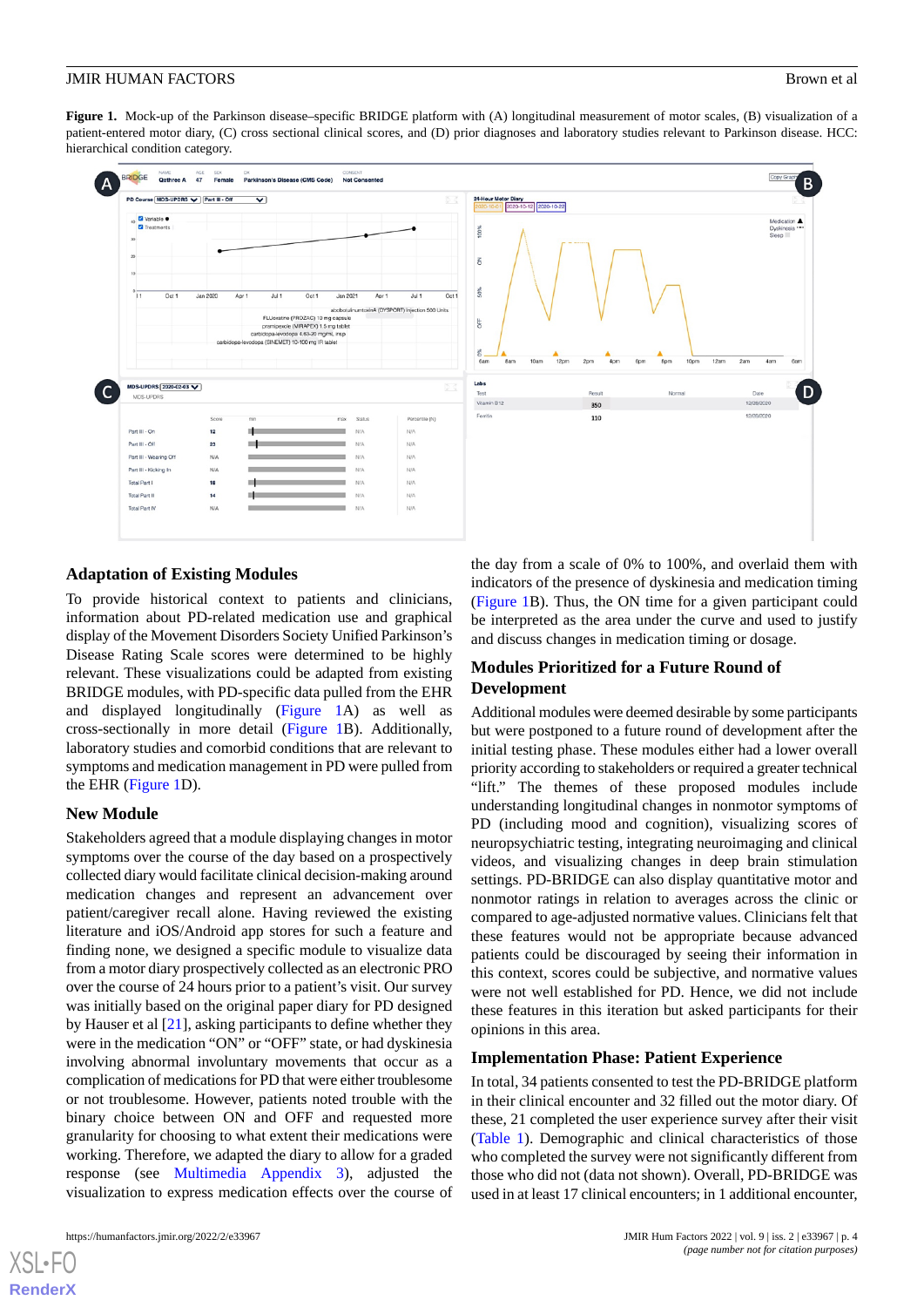a clinician reported using PD-BRIDGE whereas a patient did not.

Of the 17 patients reporting that their physician used PD-BRIDGE during their clinical encounter, 14 (83%) felt that PD-BRIDGE facilitated communication with their clinician, 11 (65%) thought it helped them understand their disease trajectory, and 11 (65%) felt that it helped them understand their clinician's recommendations ([Figure 2\)](#page-4-1). Participants felt comfortable visualizing their own data points, and though not currently a feature of the PD-specific BRIDGE, 9 (50%) stated that they felt comfortable comparing their data with others' deidentified data, and 10 (56%) felt comfortable having their deidentified data used to inform decision-making for others. Importantly, no participants expressed concerns about the privacy of their data on the PD-BRIDGE platform [\(Figure 3\)](#page-4-2).

<span id="page-4-0"></span>**Table 1.** Characteristics of patient users of PD-BRIDGE (N=17).

| Characteristic                       | Value    |
|--------------------------------------|----------|
| Age at visit in years, mean (SD)     | 66(11)   |
| Males, $n$ $(\%)$                    | 11(65)   |
| Not Hispanic or Latino, n (%)        | 17(100)  |
| Race, $n$ $(\%)$                     |          |
| Other                                | 1(5.9)   |
| Unknown                              | 1(5.9)   |
| White                                | 15(88)   |
| Disease duration in years, mean (SD) | 6.8(4.0) |

<span id="page-4-1"></span>**Figure 2.** Responses from patients regarding the helpfulness of using PD-BRIDGE.



<span id="page-4-2"></span>**Figure 3.** Responses from patients pertaining to their comfort with different aspects of PD-BRIDGE.



[XSL](http://www.w3.org/Style/XSL)•FO **[RenderX](http://www.renderx.com/)**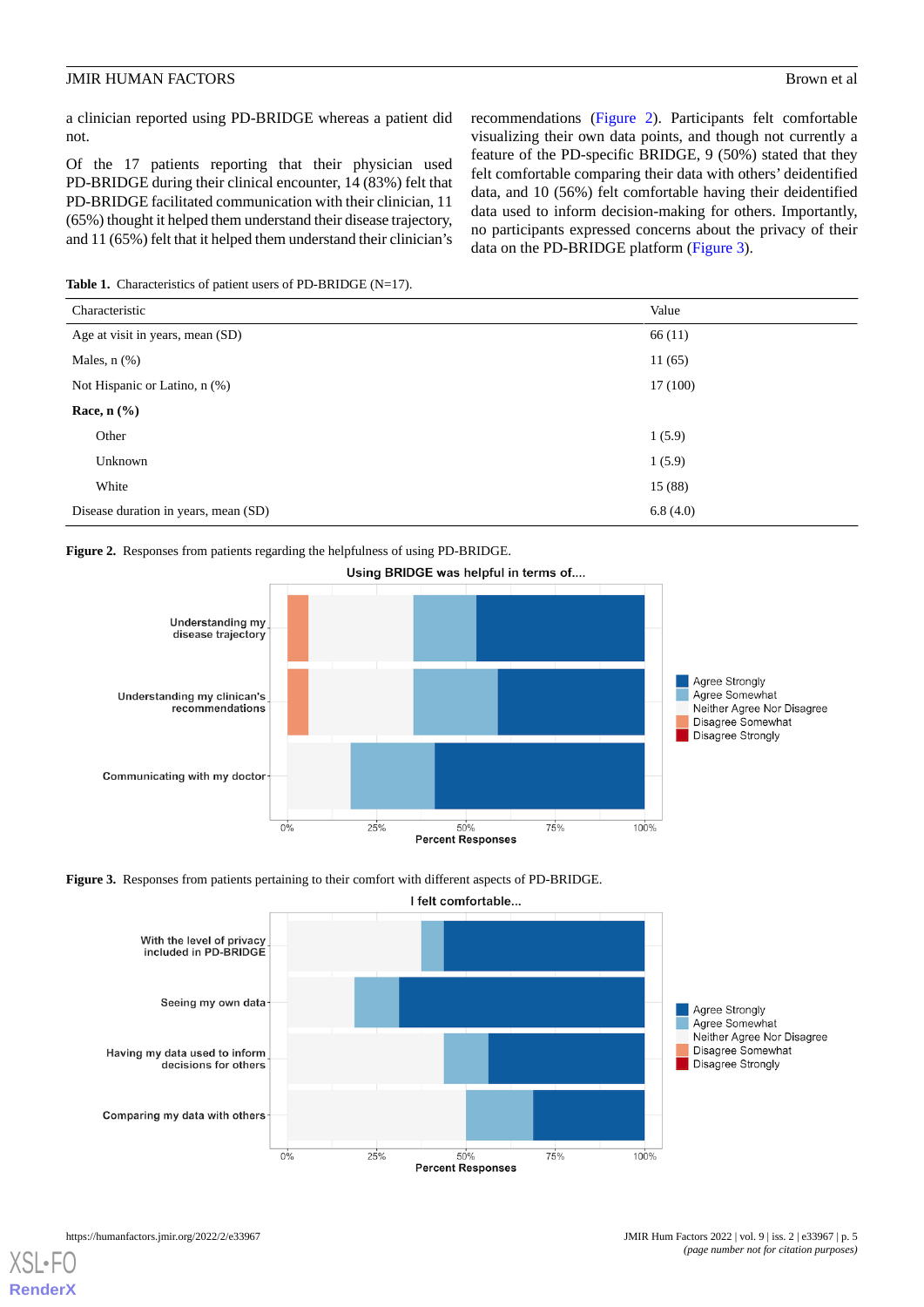Specific comments were solicited from patient participants about what did and did not work well about the PD-BRIDGE platform. With respect to ease of use, 3 participants remarked that filling in data was fast and easy, whereas 1 found filling out the motor diary challenging. With respect to the likeability and usefulness of the visualizations, 5 appreciated the visualizations. Qualitative comments included feelings that PD-BRIDGE provided "a clearer picture of how (medications were) working at different times throughout the day/night," that the "graph was helpful in explaining…symptoms during the day," and that it showed "visual progression." One participant specifically noted that discussing the visualizations facilitated "adjustment of…medication as it relates to wearing-off." Another patient remarked that the platform did not yet include enough data to be helpful.

#### **Implementation Phase: Neurologist Experience**

In total, 11 movement disorders neurologists filled out a survey for a patient encounter, for a total of 16 encounters where PD-BRIDGE was used. With respect to data and visualizations, neurologists generally felt that they had the correct visual aids to explain their patients' disease to them (agreeing for n=11, 69% of encounters) and disagreed that they had difficulty communicating with their patient about their disease course  $(n=14, 88%)$  or their recommended care  $(n=15, 93%).$ Neurologists felt that PD-BRIDGE helped them "get on the

<span id="page-5-0"></span>**Figure 4.** Responses from clinicians regarding clinical aspects of PD-BRIDGE.

same page" as their patient 94% (n=15) of the time. Further, although neurologists felt that the data were up to date in 94% (n=15) of the encounters, they felt the data were not exhaustive in 62% (n=10) and that the EHR was more complete in 50%  $(n=8)$  of encounters. Still, during 44%  $(n=7)$  of the encounters, neurologists felt that the data in PD-BRIDGE were more complete than what could be retrieved through the EHR. In terms of improvements, 4 neurologists suggested that more data be imported into PD-BRIDGE to make it applicable to a wider range of patients, whereas others requested more features such as visualization of nonmotor symptom progression (1 neurologist) or uploading of clinical videos (1 neurologist).

With respect to perceived usefulness, neurologists felt that PD-BRIDGE helped with many clinical aspects of the office visit in the majority of the 16 encounters, including understanding their patients'disease course (n=12, 75%), driving clinical care recommendations (n=14, 87%), and communicating with their patient  $(n=13, 81\%)$ , as shown in [Figure 4.](#page-5-0) When asked about specific features that worked, they mentioned the benefit of "visualizing (that) fluctuations were greatly reduced," "demonstrat(ing) the need for increasing medications," and "hav(ing) a visual aid for patients and clinicians to reference and to guide discussion." Neurologists appreciated seeing "the (clinical) trajectory longitudinally" and the "ability to incorporate the MDS-UPDRS."



## *Discussion*

#### **Principal Results**

Using iterative design techniques and engaging feedback from intended patient and clinician users, we developed a disease-specific platform designed to facilitate clinical encounters for the care of people with PD.

Although information overload occurs throughout different areas of medicine, PD is a condition that would particularly benefit from integrated and efficient delivery of clinical information. Symptoms in PD change frequently over the course of a typical day and vary from patient to patient, making modules such as the motor diary helpful to not only capture hour-by-hour fluctuations in patient experience but also visualize

[XSL](http://www.w3.org/Style/XSL)•FO **[RenderX](http://www.renderx.com/)**

these reports efficiently. These symptoms will likely be captured by mobile or wearable devices in the near future, creating another information stream that needs to be effectively displayed in the EHR. Furthermore, PD management involves multiple types of medications and procedures (eg, deep brain stimulation and botulinum toxin), which can evolve and become increasingly complex over time, resulting in a large amount of information to review and consider at each clinic visit. Designing ways to rapidly ingest and use this data to inform clinical decisions and assist in counseling patients is imperative.

We used an HCD process to develop a SMART on FHIR application to approach this problem. We decided that the HCD process would most effectively solicit the varied perspectives involved in clinical care of people with PD with an instrument that could then be adopted quickly into clinical workflows. We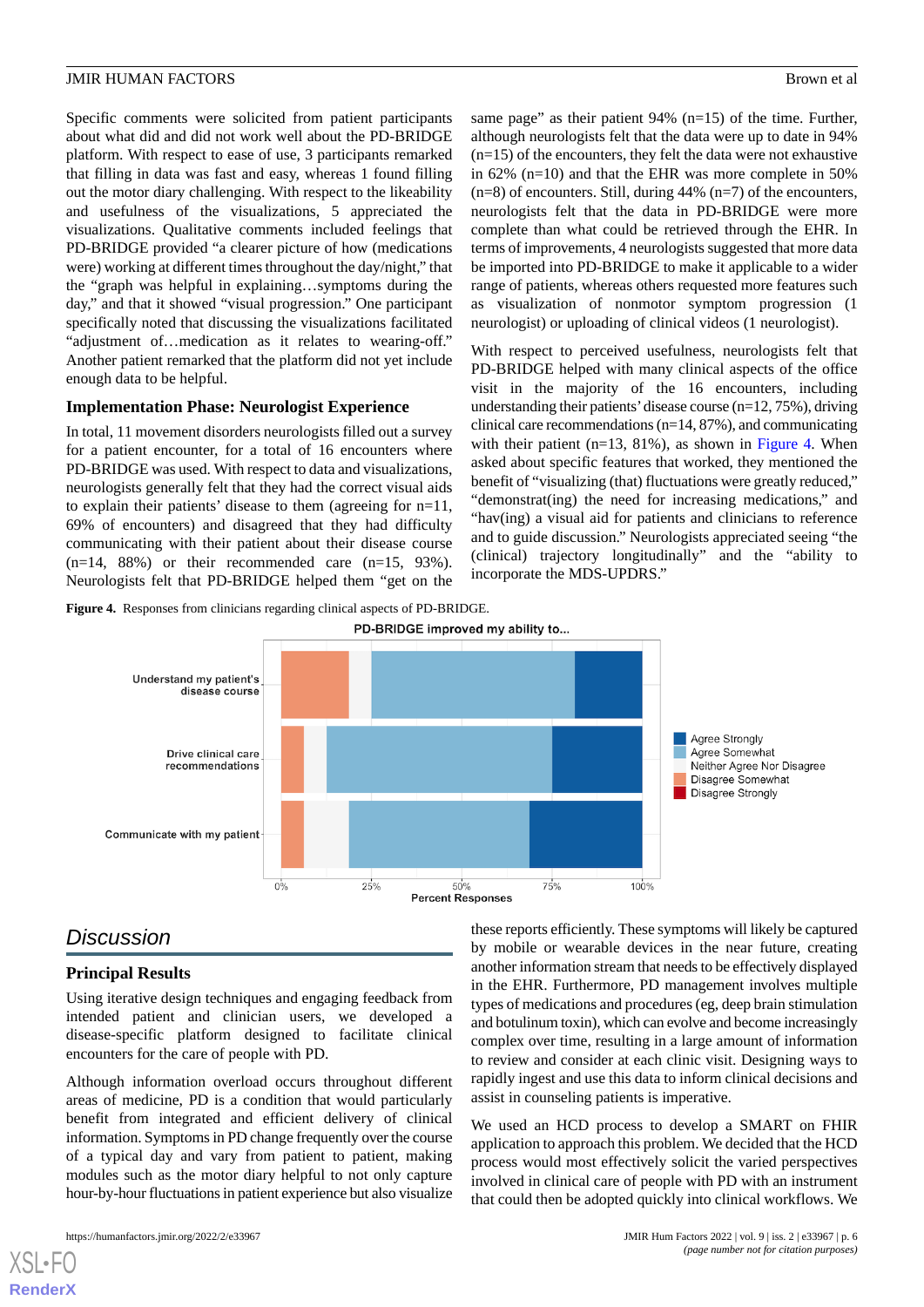also felt that the SMART on FHIR platform and modular approach of BRIDGE allowed for the greatest adaptability to various needs and would guarantee eventual transferability to other contexts. The HCD process was indeed effective in engaging clinicians and patients in all stages of design and allowed us to incorporate clinical workflows into platform development. However, a major challenge with this process was how to prioritize various requests and perspectives; even within the same subspecialty, clinicians have various workflows and find different types of information useful, such that selecting the most important and most widely applicable visualizations was challenging. Future iterations of PD-BRIDGE will include a wider array of modules to meet these requests, and the modular approach will allow for further personalization. We also noted that stakeholder enthusiasm for aspects of PD-BRIDGE, expressed in focus groups, did not always translate to engagement, and incorporating pilot testing and implementation into the design phase was an essential aspect of HCD to identify the barriers to adoption of the platform.

PD-BRIDGE facilitates clinical encounters by integrating information from disparate sources (eg, home diaries, elements in the EHR) into easily visualized displays. The modular design of the platform allows for easy adaptation to various subspecialties. Our PD stakeholders were enthusiastic about this platform and readily identified several key features that would increase efficiency in clinical encounters. Some were prioritized for the current version, and others will be integrated into future versions. However, the perceived benefit of a digital health product is not sufficient for its adoption, and clinical workflows can be especially challenging processes to change. The likelihood that a digital health instrument such as PD-BRIDGE will be used can be evaluated using a proposed structured framework that considers technical validation, clinical validation, usability, and cost [[22\]](#page-8-16).

From a technical perspective, the information that PD-BRIDGE represented was accurate when compared to the current gold standard, namely the EHR. The main feedback from neurologists for the PD-BRIDGE platform was that data were not as complete as that in the EHR. Although the EHR has a wealth of clinically relevant information, much of it is buried in free text and is challenging to extract in an automated and a reliable fashion. To address these issues, we developed an EHR flowsheet in parallel where specific clinically relevant information is collected in a manner accessible to PD-BRIDGE for integration in future versions. Notably, our institution's EHR (EPIC) makes flow sheets available to other institutions' developers through EPIC App Orchard, meaning that they can be easily downloaded and used in other subspecialty clinics with the same EHR. Another important technical feature of the EHR is privacy, which BRIDGE maintains by launching directly from within the EHR firewall. Reassuringly, patients did not express any concerns with PD-BRIDGE threatening privacy of their data.

From a clinical perspective, the major goal of PD-BRIDGE was to facilitate discussions about symptom management, which can be complex in PD. In our discussions, movement disorders neurologists indicated that their patient counseling usually relies on purely verbal conversations with no visual aid, though reading material may be provided to a patient afterward. Some neurologists did use illustrations to convey their messages, but these were usually not patient-specific. PD-BRIDGE transformed patient-specific data into visualizations that were rated as clinically useful by patients and providers; having a visual aid helped translate the patients' verbal description of their symptoms and improved their understanding of the purpose of medication changes. Some patients also noted that PD-BRIDGE facilitated longitudinal understanding of their condition, which is a challenging disease characteristic to grasp from the EHR. In initial focus groups, neurologists had expressed a concern about patients visualizing how their data compared to others or allowing their data to be even seen in the aggregate form. Although our version of PD-BRIDGE did not include these features, it was reassuring that the patients we surveyed indicated no specific concern around these issues, and such features may be worthwhile to include in the future.

PD-BRIDGE also demonstrated sufficient usability, though we identified areas for improvement. The majority of PD-BRIDGE data are pulled automatically from the medical record, and this therefore places minimal burden on the clinician users, who can access all these data with a click at the POC. However, data must be entered discretely to be used in visualizations, and as PD-BRIDGE begins to incorporate more data streams, clinicians may need to change how they enter clinical data. PD-BRIDGE also relies on patient-entered PROs, including the 24-hour motor diary visualizations, which did require time from patients. Some patients appreciated the opportunity to list their symptoms, and some found it burdensome and error-prone. Therefore, these aspects of PD-BRIDGE may be more amenable to some clinicians and patients and not to others, and understanding these opinions can inform future implementation efforts. Future advances, such as a voice input option in lieu of keyboarding, may improve accessibility for motor-impaired patients.

#### **Limitations**

Despite this encouraging preliminary feedback, the current study's limitations require that further testing be conducted. We were only able to survey a small number of patients and neurologists and may not have captured the full range of feedback on the instrument. The results of the survey may also have suffered from selection bias; although we included the majority of movement disorders neurologists in our division, the groups of patients willing to test PD-BRIDGE were possibly already enthusiastic about this type of technology, even if we did not observe significant differences between participants and nonparticipants. Future studies can evaluate how PD-BRIDGE improves clinician efficiency, such as by reducing clicks in the EHR, or improves health outcomes, such as by emphasizing important topics from the patient perspective or reminding physicians of quality metrics.

#### **Conclusions**

Overall, this study shows the usefulness of adapting a platform that exists within the EHR to subspecialty-specific use. Future versions of PD-BRIDGE will integrate more information streams, such as images, clinical videos, PROs that capture more aspects of PD, and patient devices. As the complexity and breadth of clinical care in PD increases, such a platform will be

[XSL](http://www.w3.org/Style/XSL)•FO **[RenderX](http://www.renderx.com/)**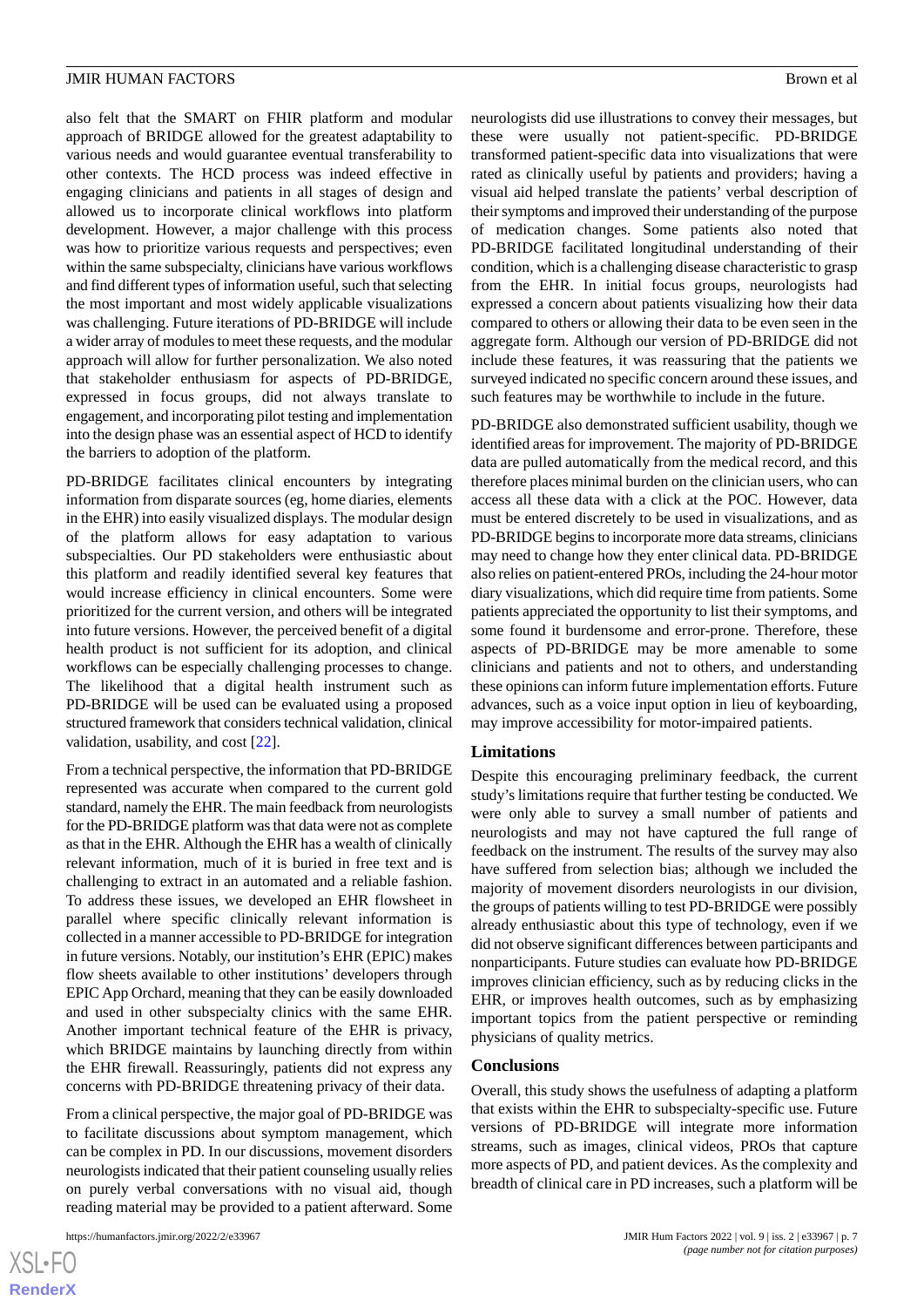essential to translate the wealth of information into actionable clinical care.

## **Acknowledgments**

Funding for design and testing of PD-BRIDGE was provided by National Institutes of Health National Center for Advancing Clinical Sciences (NIH-NCATS) pilot award through a UCSF Research Allocation Program Grant. BRIDGE was supported by a Weill Innovation Fund Award.

## **Authors' Contributions**

EGB assisted in the design of the platform, analysis of the data, and drafting of the manuscript. ES was responsible for the design, development and iteration of the platform, and revision of the manuscript. WR was responsible for the development and implementation of patient-reported outcomes and surveys and revision of the manuscript. NAM was responsible for the development and iteration of the platform and revision of the manuscript. IOB was responsible for study design, feedback and revision of the platform, and revision of the manuscript. KPR was responsible for the design and development of the parent platform and revision of the manuscript. SJS was responsible for the design and development of the parent platform and revision of the manuscript. JLO was responsible for the study design, feedback and revision of the platform, and revision of the manuscript. CMT was responsible for the study design, feedback and revision of the platform, and revision of the manuscript. RB was responsible for the overall study design, design of the platform, and revision of the manuscript.

## **Conflicts of Interest**

EGB receives research support from the Michael J Fox Foundation and the Gateway Institute for Brain Research Inc. He receives an honorarium from New England Journal of Medicine Knowledge+ in his role as Neurology Section Editor. IOB serves on the advisory board for Accorda and Ipsen and works as a consultant for Ideo Inc and Humancraft. He has received honoraria from the American Academy of Neurology and the California Hand Society. RB is the recipient of a National Multiple Sclerosis Harry Weaver Award. She has received research support from the National Multiple Sclerosis Society, the National Science Foundation, the Hilton Foundation, the California Initiative to Advance Precision Medicine, the Sherak Foundation, Biogen, and Roche Genentech. She has also received personal compensation for consulting from Alexion, Biogen, EMD Serono, Novartis, Roche Genentech, and Sanofi Genzyme. SJS has consulted for and received research funding from BioMarin. The other authors report no conflict of interest.

## <span id="page-7-6"></span><span id="page-7-5"></span>**Multimedia Appendix 1**

Patient postvisit questionnaire. [[PDF File \(Adobe PDF File\), 57 KB](https://jmir.org/api/download?alt_name=humanfactors_v9i2e33967_app1.pdf&filename=26fb494cb2a4c1c5dad0b68f24b7d1a8.pdf)-[Multimedia Appendix 1\]](https://jmir.org/api/download?alt_name=humanfactors_v9i2e33967_app1.pdf&filename=26fb494cb2a4c1c5dad0b68f24b7d1a8.pdf)

## <span id="page-7-7"></span>**Multimedia Appendix 2**

Clinician postvisit questionnaire. [[PDF File \(Adobe PDF File\), 85 KB](https://jmir.org/api/download?alt_name=humanfactors_v9i2e33967_app2.pdf&filename=4e3b8eb329ca3553db576e993e4452d5.pdf)-[Multimedia Appendix 2\]](https://jmir.org/api/download?alt_name=humanfactors_v9i2e33967_app2.pdf&filename=4e3b8eb329ca3553db576e993e4452d5.pdf)

## <span id="page-7-0"></span>**Multimedia Appendix 3**

<span id="page-7-1"></span>Parkinson disease motor diary example. [[PDF File \(Adobe PDF File\), 93 KB](https://jmir.org/api/download?alt_name=humanfactors_v9i2e33967_app3.pdf&filename=a797c2fe81474d3f349a01cfb47c85ed.pdf)-[Multimedia Appendix 3\]](https://jmir.org/api/download?alt_name=humanfactors_v9i2e33967_app3.pdf&filename=a797c2fe81474d3f349a01cfb47c85ed.pdf)

## <span id="page-7-2"></span>**References**

- 1. Poewe W, Seppi K, Tanner CM, Halliday GM, Brundin P, Volkmann J, et al. Parkinson disease. Nat Rev Dis Primers 2017 Mar;3:17013. [doi: [10.1038/nrdp.2017.13\]](http://dx.doi.org/10.1038/nrdp.2017.13)
- <span id="page-7-3"></span>2. Bot BM, Suver C, Neto EC, Kellen M, Klein A, Bare C, et al. The mPower study, Parkinson disease mobile data collected using ResearchKit. Sci Data 2016 Mar;3:160011 [\[FREE Full text\]](http://europepmc.org/abstract/MED/26938265) [doi: [10.1038/sdata.2016.11\]](http://dx.doi.org/10.1038/sdata.2016.11) [Medline: [26938265\]](http://www.ncbi.nlm.nih.gov/entrez/query.fcgi?cmd=Retrieve&db=PubMed&list_uids=26938265&dopt=Abstract)
- <span id="page-7-4"></span>3. Hill EJ, Mangleburg CG, Alfradique-Dunham I, Ripperger B, Stillwell A, Saade H, et al. Quantitative mobility measures complement the MDS-UPDRS for characterization of Parkinson's disease heterogeneity. Parkinsonism Relat Disord 2021 Mar;84:105-111 [[FREE Full text](https://linkinghub.elsevier.com/retrieve/pii/S1353-8020(21)00047-X)] [doi: [10.1016/j.parkreldis.2021.02.006\]](http://dx.doi.org/10.1016/j.parkreldis.2021.02.006) [Medline: [33607526](http://www.ncbi.nlm.nih.gov/entrez/query.fcgi?cmd=Retrieve&db=PubMed&list_uids=33607526&dopt=Abstract)]
- 4. Schulte F, Fry E. Death by 1,000 clicks: where electronic health records went wrong. Fortune. 2019 Mar. URL: [https://khn.](https://khn.org/news/death-by-a-thousand-clicks/) [org/news/death-by-a-thousand-clicks/](https://khn.org/news/death-by-a-thousand-clicks/) [accessed 2022-03-24]
- 5. Arndt BG, Beasley JW, Watkinson MD, Temte JL, Tuan WJ, Sinsky CA, et al. Tethered to the EHR: primary care physician workload assessment using EHR event log data and time-motion observations. Ann Fam Med 2017 Sep;15(5):419-426 [[FREE Full text](http://www.annfammed.org/cgi/pmidlookup?view=long&pmid=28893811)] [doi: [10.1370/afm.2121\]](http://dx.doi.org/10.1370/afm.2121) [Medline: [28893811\]](http://www.ncbi.nlm.nih.gov/entrez/query.fcgi?cmd=Retrieve&db=PubMed&list_uids=28893811&dopt=Abstract)

[XSL](http://www.w3.org/Style/XSL)•FO **[RenderX](http://www.renderx.com/)**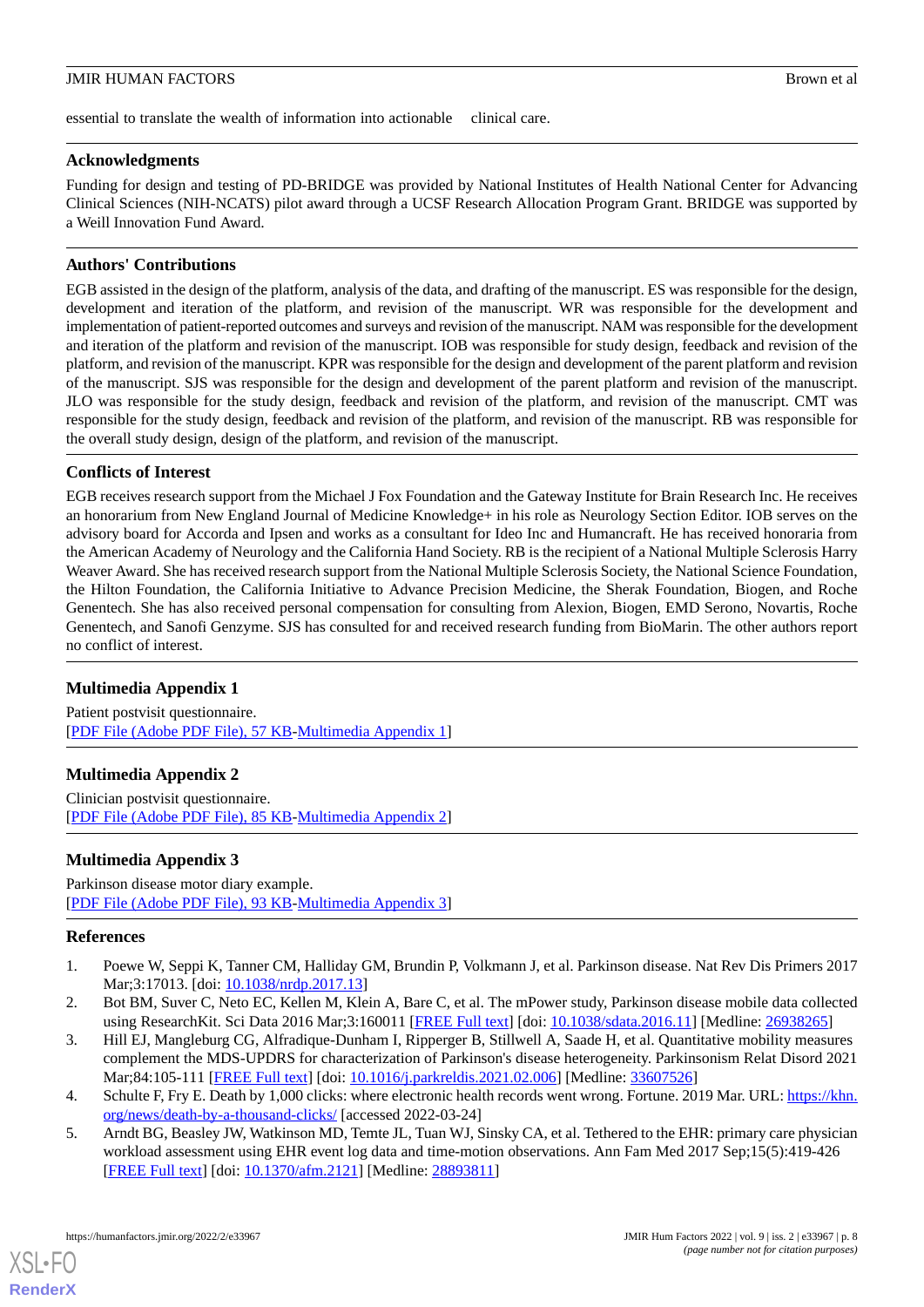- <span id="page-8-0"></span>6. Khairat SS, Dukkipati A, Lauria HA, Bice T, Travers D, Carson SS. The impact of visualization dashboards on quality of care and clinician satisfaction: integrative literature review. JMIR Hum Factors 2018 May;5(2):e22 [[FREE Full text\]](http://humanfactors.jmir.org/2018/2/e22/) [doi: [10.2196/humanfactors.9328\]](http://dx.doi.org/10.2196/humanfactors.9328) [Medline: [29853440](http://www.ncbi.nlm.nih.gov/entrez/query.fcgi?cmd=Retrieve&db=PubMed&list_uids=29853440&dopt=Abstract)]
- <span id="page-8-1"></span>7. Dye ME, Pugh C, Sala C, Scott TA, Wallace T, Grubb PH, et al. Developing a unit-based quality improvement program in a large neonatal ICU. Jt Comm J Qual Patient Saf 2021 Oct;47(10):654-662. [doi: [10.1016/j.jcjq.2021.06.003\]](http://dx.doi.org/10.1016/j.jcjq.2021.06.003) [Medline: [34284954](http://www.ncbi.nlm.nih.gov/entrez/query.fcgi?cmd=Retrieve&db=PubMed&list_uids=34284954&dopt=Abstract)]
- <span id="page-8-3"></span><span id="page-8-2"></span>8. Wilson AM, Benish SM, McCarthy L, Romano JG, Lundgren KB, Byrne M, et al. Quality of neurologic care in the United States. Neurology 2021 Aug;97(7):e651-e659. [doi: [10.1212/WNL.0000000000012378\]](http://dx.doi.org/10.1212/WNL.0000000000012378)
- <span id="page-8-4"></span>9. Kummer BR, Willey JZ, Zelenetz MJ, Hu Y, Sengupta S, Elkind MSV, et al. Neurological dashboards and consultation turnaround time at an academic medical center. Appl Clin Inform 2019 Oct;10(5):849-858 [[FREE Full text](http://europepmc.org/abstract/MED/31694054)] [doi: [10.1055/s-0039-1698465](http://dx.doi.org/10.1055/s-0039-1698465)] [Medline: [31694054](http://www.ncbi.nlm.nih.gov/entrez/query.fcgi?cmd=Retrieve&db=PubMed&list_uids=31694054&dopt=Abstract)]
- <span id="page-8-5"></span>10. Bove R, Bruce CA, Lunders CK, Pearce JR, Liu J, Schleimer E, et al. Electronic health record technology designed for the clinical encounter. Neurol Clin Pract 2020 Oct;11(4):318-326. [doi: [10.1212/CPJ.0000000000000986](http://dx.doi.org/10.1212/CPJ.0000000000000986)]
- <span id="page-8-6"></span>11. Philipson RG, Wu AD, Curtis WC, Jablonsky DJ, Hegde JV, McCloskey SA, et al. A practical guide for navigating the design, build, and clinical integration of electronic patient-reported outcomes in the radiation oncology department. Pract Radiat Oncol 2021 Jul;11(4):e376-e383. [doi: [10.1016/j.prro.2020.12.007\]](http://dx.doi.org/10.1016/j.prro.2020.12.007) [Medline: [33460827\]](http://www.ncbi.nlm.nih.gov/entrez/query.fcgi?cmd=Retrieve&db=PubMed&list_uids=33460827&dopt=Abstract)
- <span id="page-8-7"></span>12. Melles M, Albayrak A, Goossens R. Innovating health care: key characteristics of human-centered design. Int J Qual Health Care 2021 Jan;33(Supplement\_1):37-44 [[FREE Full text](http://europepmc.org/abstract/MED/33068104)] [doi: [10.1093/intqhc/mzaa127\]](http://dx.doi.org/10.1093/intqhc/mzaa127) [Medline: [33068104\]](http://www.ncbi.nlm.nih.gov/entrez/query.fcgi?cmd=Retrieve&db=PubMed&list_uids=33068104&dopt=Abstract)
- <span id="page-8-8"></span>13. Erwin K, Krishnan JA. Redesigning healthcare to fit with people. BMJ 2016 Aug;354:i4536. [doi: [10.1136/bmj.i4536](http://dx.doi.org/10.1136/bmj.i4536)] [Medline: [27553644](http://www.ncbi.nlm.nih.gov/entrez/query.fcgi?cmd=Retrieve&db=PubMed&list_uids=27553644&dopt=Abstract)]
- <span id="page-8-9"></span>14. Bazzano AN, Yan SD, Martin J, Mulhern E, Brown E, LaFond A, et al. Improving the reporting of health research involving design: a proposed guideline. BMJ Glob Health 2020 Feb;5(2):e002248. [doi: [10.1136/bmjgh-2019-002248\]](http://dx.doi.org/10.1136/bmjgh-2019-002248)
- <span id="page-8-10"></span>15. Mandl KD, Kohane IS. No small change for the health information economy. New England Journal of Medicine 2009 Mar;360(13):1278-1281. [doi: [10.1056/NEJMp0900411\]](http://dx.doi.org/10.1056/NEJMp0900411) [Medline: [19321867](http://www.ncbi.nlm.nih.gov/entrez/query.fcgi?cmd=Retrieve&db=PubMed&list_uids=19321867&dopt=Abstract)]
- <span id="page-8-11"></span>16. Mandel JC, Kreda DA, Mandl KD, Kohane IS, Ramoni RB. SMART on FHIR: a standards-based, interoperable apps platform for electronic health records. J Am Med Inform Assoc 2016 Feb;23(5):899-908. [doi: [10.1093/jamia/ocv189](http://dx.doi.org/10.1093/jamia/ocv189)] [Medline: [26911829](http://www.ncbi.nlm.nih.gov/entrez/query.fcgi?cmd=Retrieve&db=PubMed&list_uids=26911829&dopt=Abstract)]
- <span id="page-8-12"></span>17. Brown W, Yen PY, Rojas M, Schnall R. Assessment of the Health IT Usability Evaluation Model (Health-ITUEM) for evaluating mobile health (mHealth) technology. J Biomed Inform 2013 Dec;46(6):1080-1087 [[FREE Full text](http://linkinghub.elsevier.com/retrieve/pii/S1532-0464(13)00116-0)] [doi: [10.1016/j.jbi.2013.08.001](http://dx.doi.org/10.1016/j.jbi.2013.08.001)] [Medline: [23973872\]](http://www.ncbi.nlm.nih.gov/entrez/query.fcgi?cmd=Retrieve&db=PubMed&list_uids=23973872&dopt=Abstract)
- <span id="page-8-14"></span><span id="page-8-13"></span>18. Nguyen M, Fujioka J, Wentlandt K, Onabajo N, Wong I, Bhatia RS, et al. Using the technology acceptance model to explore health provider and administrator perceptions of the usefulness and ease of using technology in palliative care. BMC Palliat Care 2020 Sep;19:138. [doi: [10.1186/s12904-020-00644-8\]](http://dx.doi.org/10.1186/s12904-020-00644-8)
- <span id="page-8-15"></span>19. Sjoberg D, Whiting K, Curry M, Lavery J, Larmarange J. Reproducible summary tables with the gtsummary package. R Journal 2021 Jun;13(1):570-594 [\[FREE Full text\]](https://doi.org/10.32614/RJ-2021-053) [doi: [10.32614/rj-2021-053\]](http://dx.doi.org/10.32614/rj-2021-053)
- <span id="page-8-16"></span>20. Wickham H. ggplot2: Elegant Graphics for Data Analysis. New York: Springer-Verlag; 2016.
- 21. Hauser RA, Friedlander J, Zesiewicz TA, Adler CH, Seeberger LC, O'Brien CF, et al. A home diary to assess functional status in patients with Parkinson's disease with motor fluctuations and dyskinesia. Clin Neuropharmacol 2000 Mar;23(2):75-81. [doi: [10.1097/00002826-200003000-00003](http://dx.doi.org/10.1097/00002826-200003000-00003)] [Medline: [10803796\]](http://www.ncbi.nlm.nih.gov/entrez/query.fcgi?cmd=Retrieve&db=PubMed&list_uids=10803796&dopt=Abstract)
- 22. Mathews SC, McShea MJ, Hanley CL, Ravitz A, Labrique AB, Cohen AB. Digital health: a path to validation. NPJ Digit Med 2019 May; 2:38. [doi: [10.1038/s41746-019-0111-3](http://dx.doi.org/10.1038/s41746-019-0111-3)]

## **Abbreviations**

**EHR:** electronic health record **HCD:** human-centered design **PD:** Parkinson disease **POC:** point of care **PRO:** patient-reported outcome **SMART on FHIR:** Substitutable Medical Applications and Reusable Technology on Fast Health Interoperability Resources